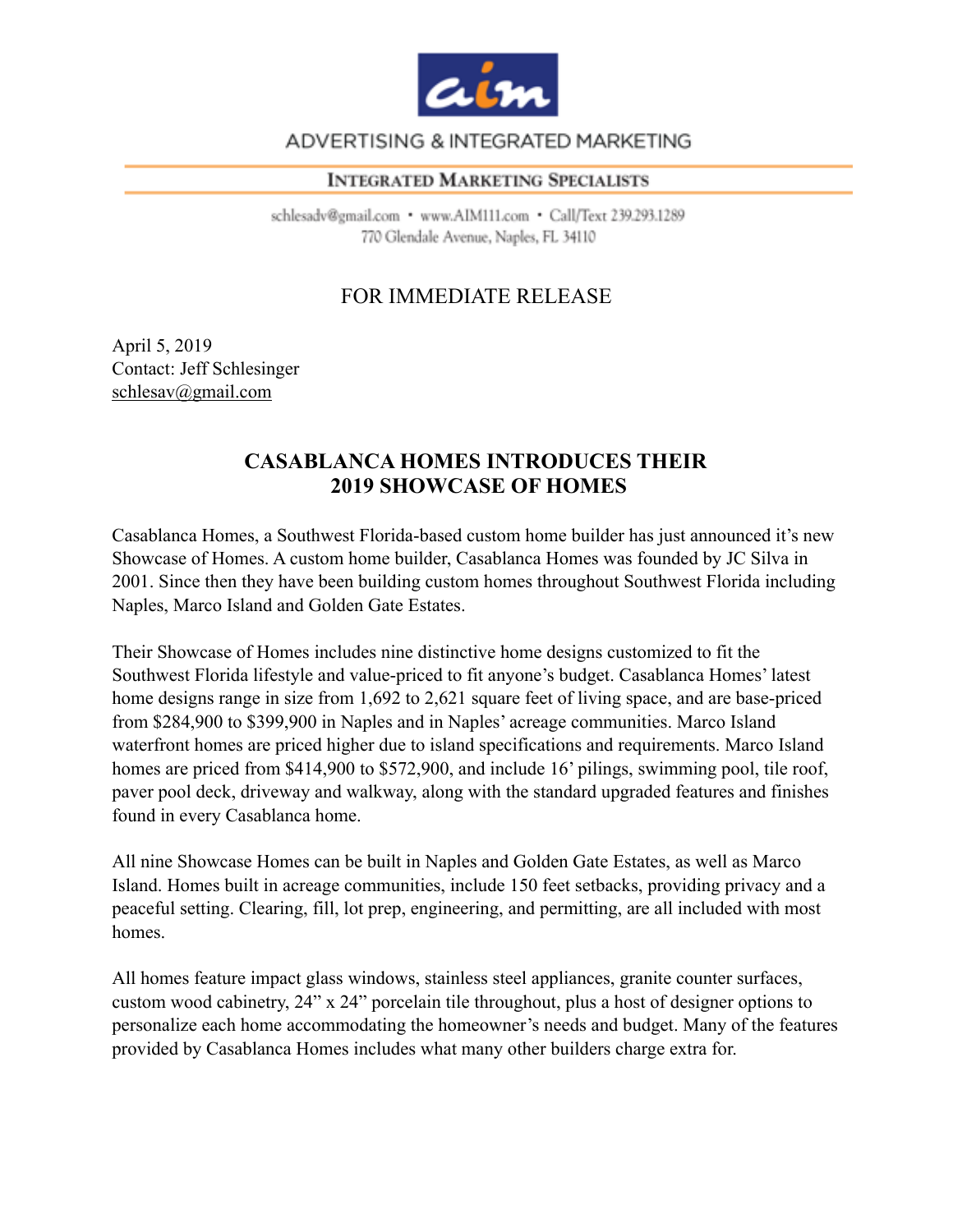"We believe it is an honor to build your home and not the other way around. A company is only as good as those that create the mission. Our mission is to provide every homeowner with a quality home, finished on time, at a great price." states John Blaine, Vice President Marketing and Development for Casablanca Homes, Inc.

#### **The Bonita** - Priced from \$284,900 (Naples), \$409,900 (Marco Island)

A beautiful three bedroom, two bath great room design offers 1,692 square feet of living space with a total of 2,282 square feet. The expansive great room is open to the kitchen, with glass slider doors leading out to the lanai. The master suite features a bay window sitting area, large walk-in-closet, tub, shower, dual vanities, and water closet. A separate dining room, formal entry and two-car garage round out the features.

## **The Sanibel** - Priced from \$299,900 (Naples), \$412,900 (Marco Island)

The Sanibel offers 1,761 square feet of living space and 2,412 square feet of total space in an open floor plan, great room configuration. The spacious second bedroom features a bay window. The vaulted great room, dining room, and gourmet kitchen combine to create a perfect open plan, free-flowing home most of today's homebuyers desire.

## **The Captiva** - Priced from \$299,900 (Naples), \$414,900 (Marco Island)

With 1,695 square feet of living space and 2,478 square feet of total space, The Captiva offers an open floor plan with a spectacular kitchen complete with two islands, and ample prep and storage areas. The owner's retreat features his and her walk-in closets, dual vanities, and separate water closet, and the master bedroom leads out to the 270 foot lanai.

#### **The Clearwater** - Priced from \$308,900 (Naples), \$418,900 (Marco Island)

Four bedrooms and three bathrooms are featured in this contemporary-styled home. With 1,773 square feet of living space and 2,392 square feet of total space under roof, The Clearwater includes a spacious great room plan which spills into the kitchen and dining room, creating a light, free-flowing living space. The living room and master bedroom feature coffered ceilings and crown molding.

#### **The Venice** - Priced from \$336,900 (Naples), \$459,900 (Marco Island)

The Venice, a four bedroom, three bath plan offers 1,998 square feet of living space and 2,880 square feet of total space under roof. The kitchen, featuring a generous island with sink and dishwasher, flows into the adjoining great room and dining room creating an expansive welllighted family living space. The master suite has it all. It is highlighted with plenty of room for a sitting area, access to the outdoor living space, and his and her walk-in closets.

**The Pompano** - Priced from \$349,900 (Naples), \$479,900 (Marco Island)